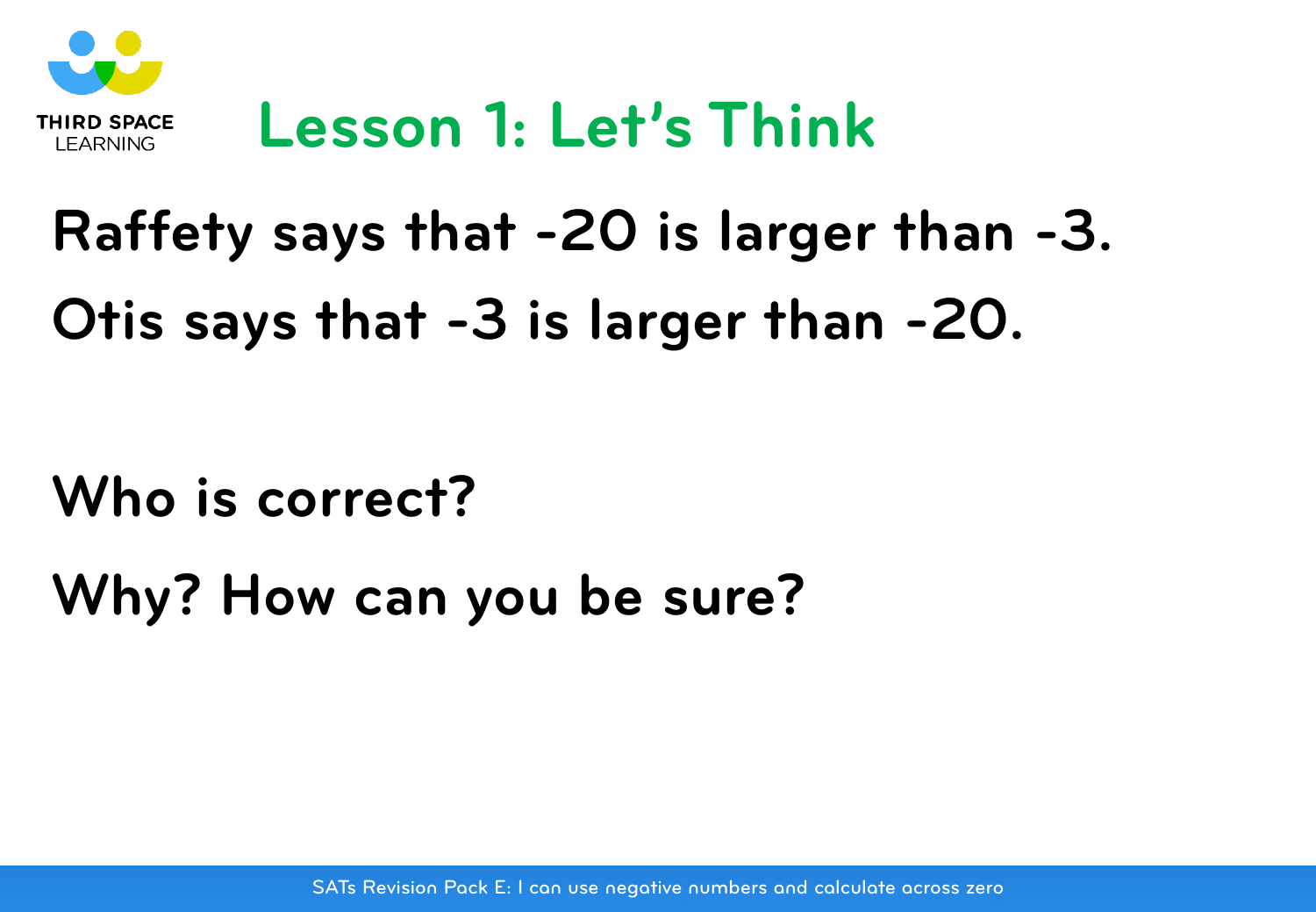

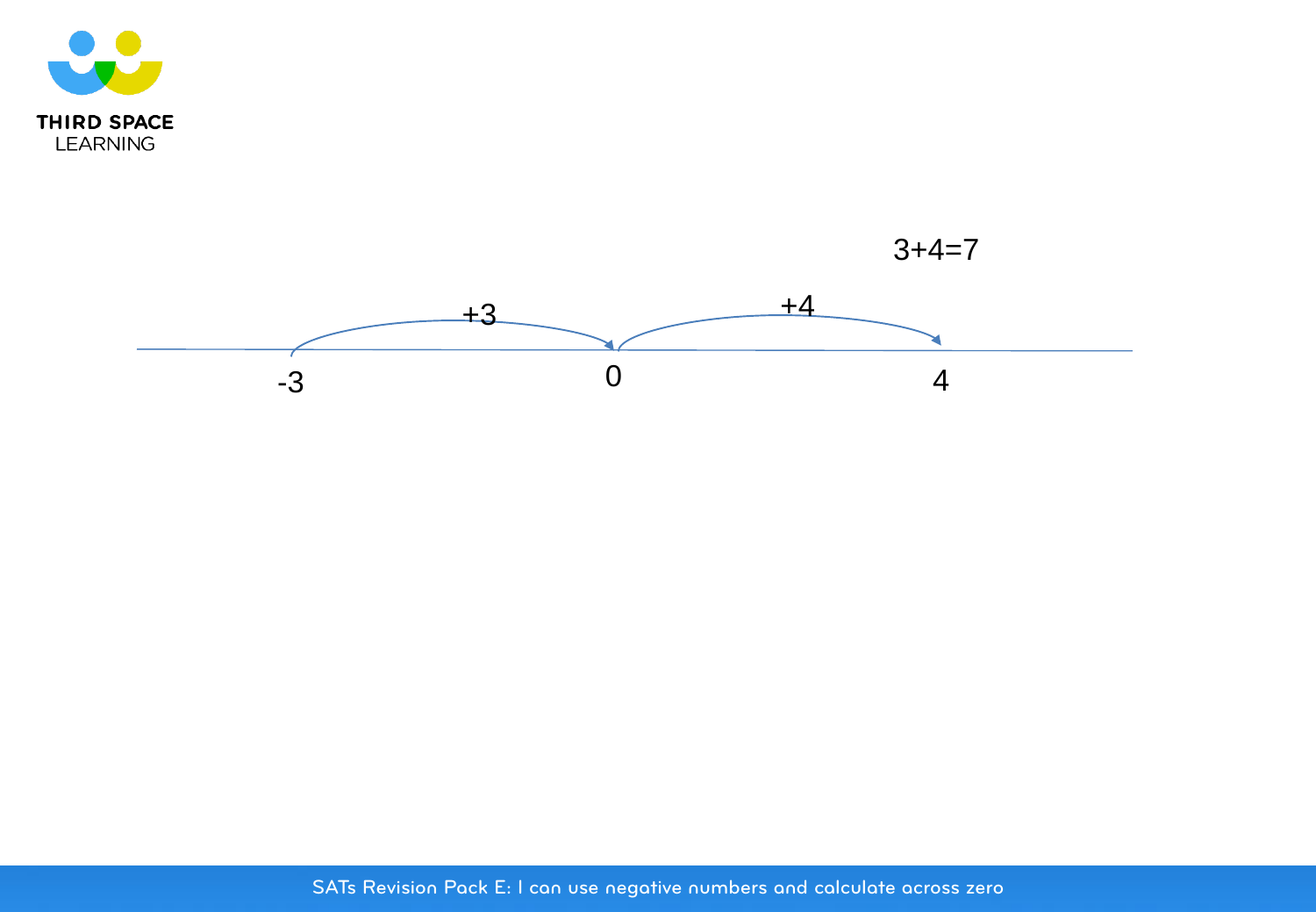

# **Lesson 1: Let's Apply**

# **The temperature at 5am was -4oC** The temperature at 3pm was 8°C **The temperature at 11pm was -7oC**

**What is the difference between the temperature at:**

- **5am and 3pm?**
- **3pm and 11pm?**
- **5am and 11pm?**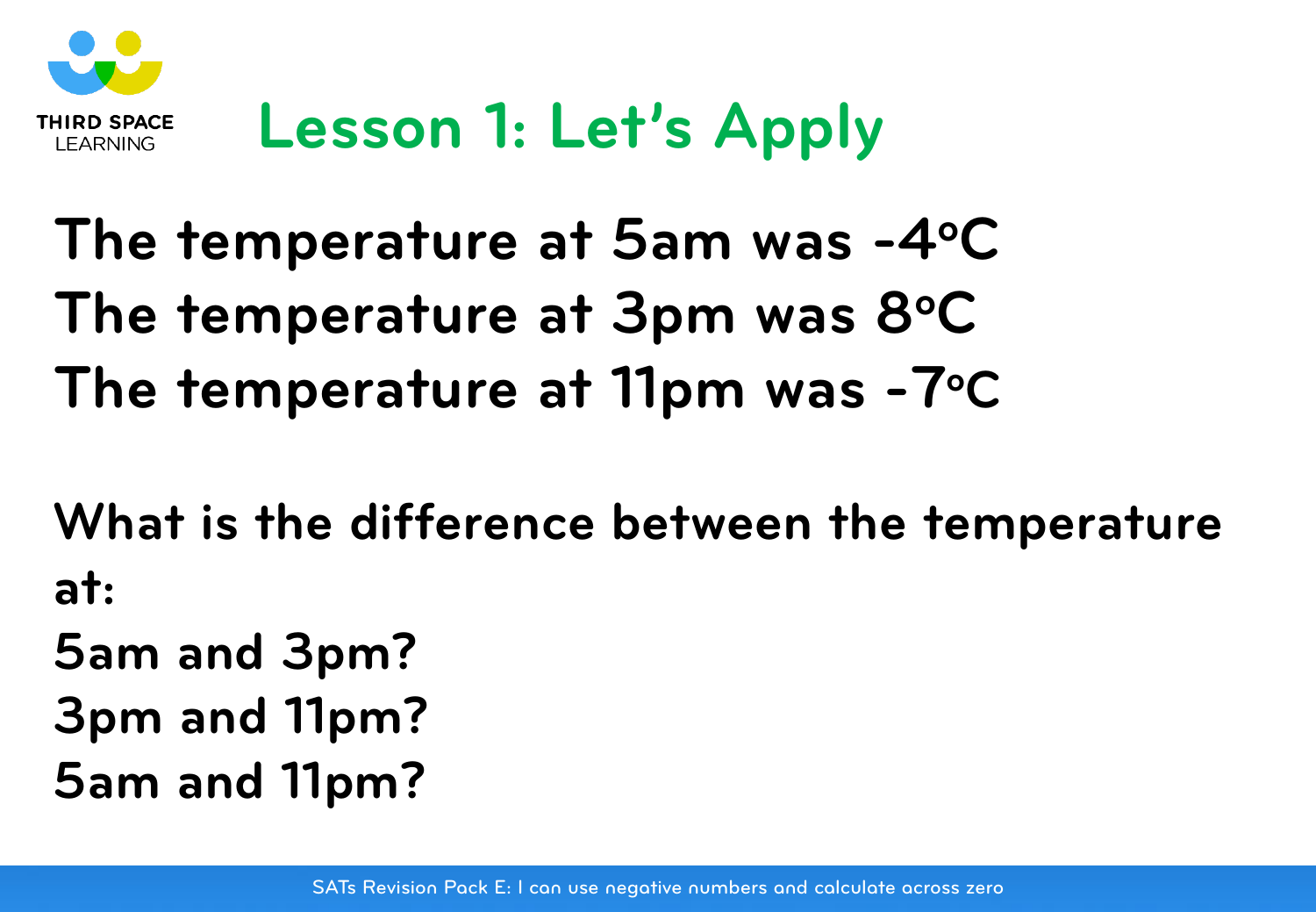

## **The table below shows the average monthly temperatures in Senja, Norway.**

| <b>February</b> | <b>March</b> | <b>April</b> | <b>May</b> | June          |
|-----------------|--------------|--------------|------------|---------------|
| $-5$ °C         | $-3$ °C      | $-4$ °C      | )°C        | $5^{\circ}$ C |

**Noah says that the greatest difference in temperatures is between February and May. Is he correct? What is the value of the greatest difference?**